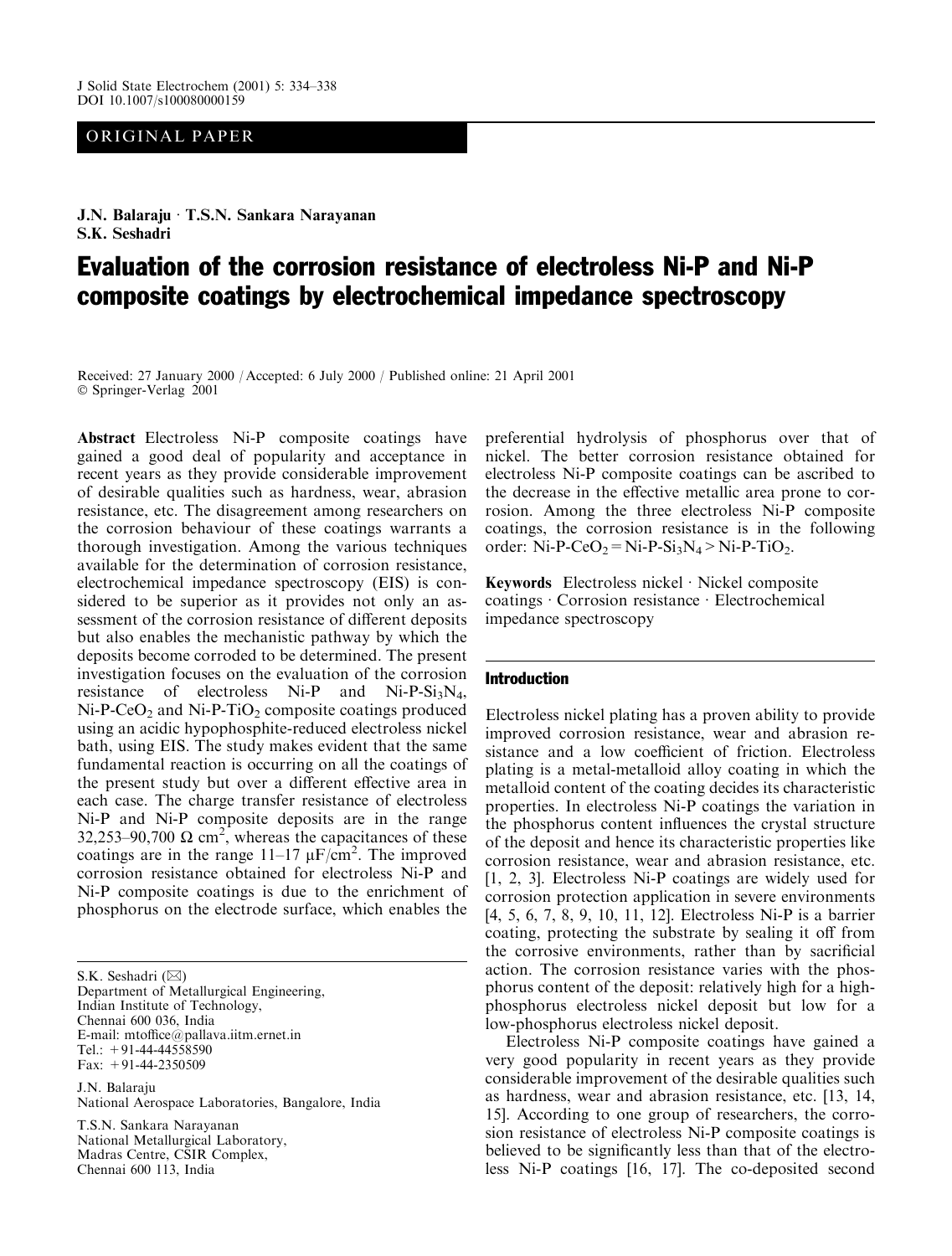phase particles present in the electroless nickel matrix are thought to reduce both passivity and corrosion resistance. Following this premise, for applications requiring good corrosion resistance, electroless Ni-P composite coatings are not normally recommended [16]. However, the corrosion performance of electroless Ni-P composite coatings was found to be satisfactory by Hubbell [18, 19], Hussain and Such [20] and Shoeib et al.  $[21]$ .

Hubbell [18, 19] studied the corrosion resistance of electroless nickel composite coatings using a neutral salt spray test and confirmed that the degree of corrosion protection offered by them is the same as that provided by the electroless Ni-P coatings having similar thickness. Hussain and Such [20] evaluated the corrosion performance of a  $25$ -um thick electroless Ni-P-TiO<sub>2</sub> composite coating, using a copper-accelerated acetic acid salt spray test (CASS test) for a duration of 16 h. According to the authors, both visual and microscopic examination made after the test indicated that the corrosion resistance of the electroless  $Ni-P-TiO<sub>2</sub>$  composite coating is no less than that of electroless Ni-P coatings of similar thickness. In a recent study, Shoeib et al. [21] concluded that incorporation of polymer particles, such as poly(vinyl alcohol) and poly(vinyl chloride), improves the corrosion resistance of electroless Ni-P deposits. Hence, a thorough investigation of the corrosion resistance of electroless Ni-P composite coatings is highly desirable.

A variety of evaluation techniques are available for determining the corrosion resistance of electroless Ni-P deposits, namely the weight loss method, the neutral salt spray test, the CASS test, polarization studies, electrochemical impedance spectroscopic (EIS) studies, etc. Among these techniques, EIS is considered to be superior as it provides not only an assessment of the corrosion resistance of different deposits but also enables the mechanistic pathway by which the deposits become corroded to be determined. The utility of EIS in evaluating the corrosion performance of a variety of coatings is very well established [22, 23, 24, 25]. The present paper aims to evaluate the corrosion resistance of electroless Ni-P and Ni-P composite coatings using EIS.

## **Experimental**

An acidic hypophosphite-reduced electroless nickel bath was chosen as the plating bath for the present investigation. Nickel sulfate hexahydrate was used as the source of nickel in the bath while sodium hypophosphite served as the reducing agent and source of phosphorus. Besides these, the bath also contained suitable amounts of complexing agents and stabilizers. The bath was operated at a pH range of 4.8–5.0 and at a temperature of  $88 \pm 1$  °C with constant stirring. Medium carbon steel pieces (30 mm diameter and 5 mm thick) having a composition C 0.45%, Si 0.10%, Mn 0.68%, P 0.08%, S 0.08%, Cr 0.04%, Mo 0.002%, Ni 0.04%, Cu  $0.04\%$  and Fe (balance) were used as substrate materials. The pieces were surface ground  $(R_a=0.4)$ , degreased with trichloroethylene and thoroughly rinsed with deionized water. They were subsequently cleaned electrolytically using an aqueous alkaline solution having a composition of 25 g/L Na<sub>2</sub>CO<sub>3</sub>, 35 g/L NaOH and 1 g/L sodium lauryl sulfate at 27 °C by subjecting the pieces initially as cathodes  $(60 s)$  and later as anodes  $(30 s)$ . The electrolytically cleaned specimens were thoroughly rinsed in deionized water and were used for electroless deposition without any activating metal strike plating. The electroless plating was done for 2 h. Under optimized control of bath parameters and operating conditions, the bath was capable of depositing at a rate of  $10-12 \mu m/h$ . Chemical analysis of the nickel and phosphorus contents of the deposit by inductively coupled plasma atomic emission spectroscopy (ICP-AES) showed that the deposits contained 89 wt% Ni and 11 wt% P. The details of the chemical composition of the electroless plating bath and its operating conditions are given in Table 1. For the preparation of electroless Ni-P-Si<sub>3</sub>N<sub>4</sub>, Ni-P-CeO<sub>2</sub> and Ni-P-TiO<sub>2</sub> composite coatings, 10  $g/L$  of these second phase particles was mixed thoroughly with an aliquot of the electroless nickel plating solution using a mortar and pestle and then transferred to the plating bath. This process enables the distribution of these particles in suspended form in the plating bath. The incorporation level of the second phase particles in the Ni-P matrix was determined gravimetrically after stripping the deposit in 1:1 nitric acid. Among the three electroless Ni-P composite coatings studied,  $Ni-P-Si<sub>3</sub>N<sub>4</sub>$  exhibited a higher level of incorporation (8.10 wt%), followed by Ni-P-CeO<sub>2</sub> (7.44 wt%) and Ni-P-TiO<sub>2</sub> (5.42 wt%).

The corrosion resistance of electroless Ni-P and Ni-P composite coatings was evaluated by EIS. A non-deaerated 3.5% sodium chloride solution maintained at ambient temperature was used as the test electrolyte. The thickness of the electroless Ni-P and Ni-P composite coatings used for all the experiments was  $25 \mu m$ . The electroless plated substrates were degreased with acetone, washed with deionized water and dried. One square centimeter of the specimen surface was exposed to the electrolyte while the remaining area was masked using lacquer. A saturated calomel electrode with a luggin probe was used as the reference electrode, while a graphite electrode served as the counter electrode. EIS studies on electroless Ni-P and Ni-P composite coatings were performed at their respective corrosion potentials. Impedance measurements were made at a higher frequency range by performing the lock-in experiment, followed by a fast Fourier transform (FFT) experiment, which measures the impedance in the lower frequency range. In the lockin experiment, the impedance of the sample was measured by imposing a 10 mV AC voltage (sine wave), measuring the AC current and voltage within the lock-in, then calculating the impedance of the coating at a particular frequency. The experimental details on impedance measurements are given elsewhere [22, 23, 24, 25].

## **Results and discussion**

Chamical composition

Figure 1a–d shows the Nyquist plots obtained for asplated electroless Ni-P, Ni-P-Si<sub>3</sub>N<sub>4</sub>, Ni-P-CeO<sub>2</sub> and  $Ni-P-TiO<sub>2</sub>$  coatings, respectively, in 3.5% sodium chloride solution at their respective open circuit potentials. All the curves appear to be similar, consisting of a single semicircle in the high-frequency region. However, it

Table 1 Chemical composition of the electroless nickel plating bath and its operating conditions

| Chemical composition                                                                                                                                                                                 |                                                                     |  |
|------------------------------------------------------------------------------------------------------------------------------------------------------------------------------------------------------|---------------------------------------------------------------------|--|
| Nickel sulfate $(NiSO_4.6H_2O)$<br>Sodium hypophosphite (NaH <sub>2</sub> PO <sub>2</sub> .H <sub>2</sub> O)<br>Complexing agents and stabilizers<br>Particles in suspension $(Si_3N_4/CeO_2/TiO_2)$ | $23 \text{ g/L}$<br>$21 \text{ g/L}$<br>Proprietary<br>$0 - 25$ g/L |  |
| Operating conditions<br>pН<br>Temperature<br>Plating duration<br>Plating rate                                                                                                                        | $4.8 - 5.0$<br>$88 \pm 1$ °C<br>2 <sub>h</sub><br>$10 - 12 \mu m/h$ |  |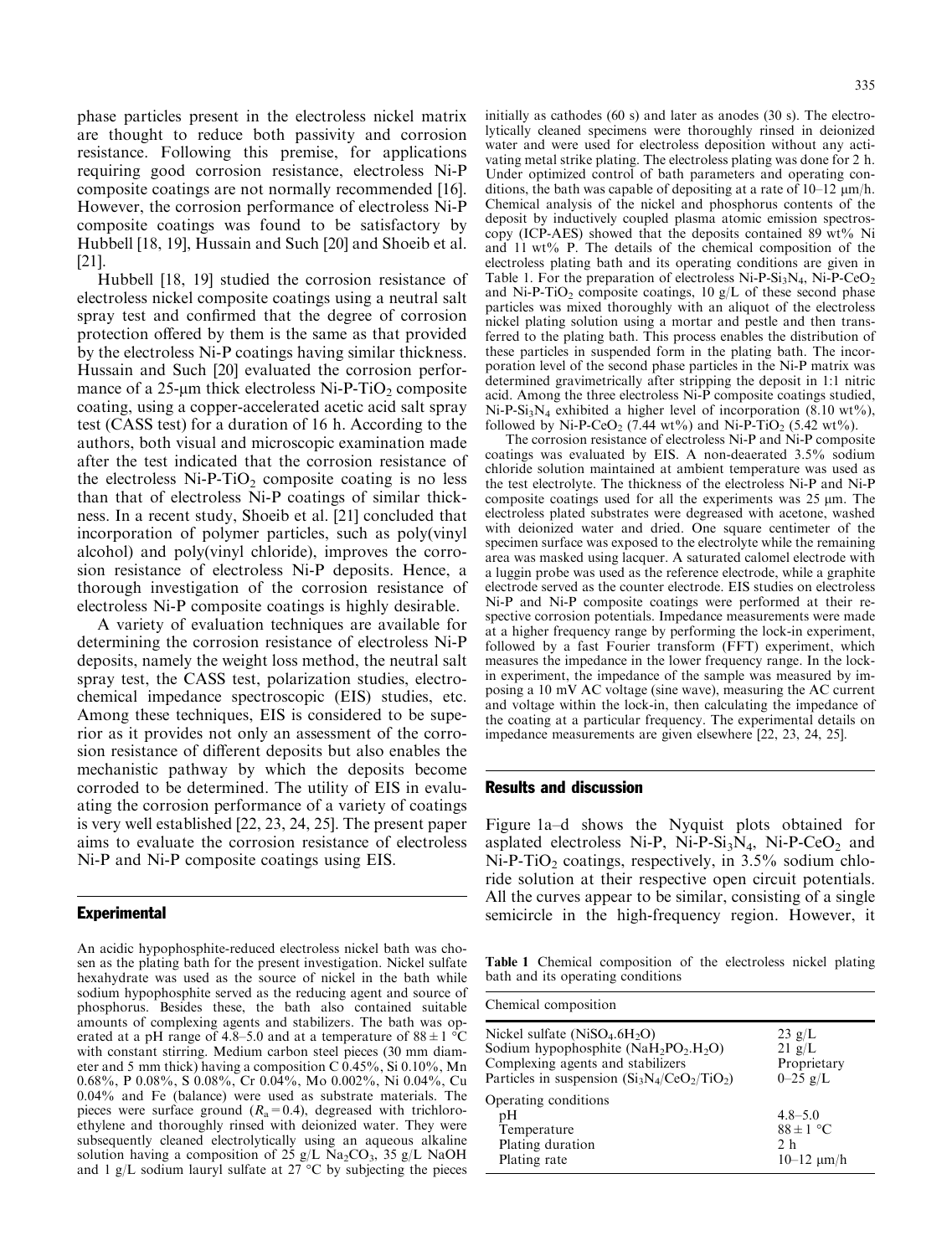

Fig. 1 Nyquist plot for electroless Ni-P and Ni-P composite coatings in  $3.5\%$  sodium chloride solution: a Ni-P, b Ni-P-Si<sub>3</sub>N<sub>4</sub>, c Ni-P-CeO<sub>2</sub> and d Ni-P-TiO<sub>2</sub>

should be noted that although these curves appear to be similar with respect to their shape, they differ considerably in their size. This indicates that the same fundamental processes must be occurring on all these coatings but over a different effective area in each case.

To account for the corrosion behaviour of as-plated electroless Ni-P and Ni-P composite coatings in 3.5% sodium chloride solution at their respective open circuit potentials, an equivalent electrical circuit model given in Fig. 2 has been utilized to simulate the metal/solution interface and to analyze the Nyquist plot. A similar analysis has been carried out by Lo et al. [26] to study



Fig. 2 Equivalent electrical circuit model used to analyze the EIS data of the electroless Ni-P and Ni-P composite coatings

the impedance behaviour of electroless Ni-P coatings in 1 M NaOH solution at  $-1.2$  V.

The charge transfer resistance  $R_{\rm ct}$  and double layer capacitance  $C_{d1}$  obtained for electroless Ni-P and Ni-P- $Si<sub>3</sub>N<sub>4</sub>$ , Ni-P-CeO<sub>2</sub> and Ni-P-TiO<sub>2</sub> composite coatings are compiled in Table 2. The open circuit potential (OCP), a reliable parameter that indicates the tendency of these systems to corrode, is also included in the same table, along with  $R_{ct}$  and  $C_{dl}$  values for an effective comparison.

The occurrence of a single semicircle in the Nyquist plots (Fig. 1a–d) indicates that the corrosion process of electroless Ni-P and Ni-P-Si<sub>3</sub>N<sub>4</sub>, Ni-P-CeO<sub>2</sub> and  $Ni-P-TiO<sub>2</sub>$  composite coatings involves a single time constant. A similar conclusion of the existence of a single time constant has been reported by Lo et al. [26], Zeller [27] and Van Der Kouwe [28] for the corrosion of electroless Ni-P coatings in sodium chloride and sodium hydroxide solutions at the respective open circuit potentials. To further validate this view, the calculated  $R_{\rm ct}$ and  $C_{d}$  values are substituted for the proposed equivalent electrical circuit to obtain theoretical impedance values [29], which are also plotted along with the experimental impedance values in Fig. 1a-d. The mean percentile deviation between experimental and theoretical impedance data was found to be 11.69% for electroless Ni-P, 30.93% for electroless Ni-P-Si<sub>3</sub>N<sub>4</sub>, 30.38% for electroless Ni-P-CeO<sub>2</sub> and  $37.88\%$  for electroless  $Ni-P-TiO<sub>2</sub>$  coatings. The higher degree of deviation resulting in the case of electroless Ni-P composite coatings might possibly be due to the decrease in the available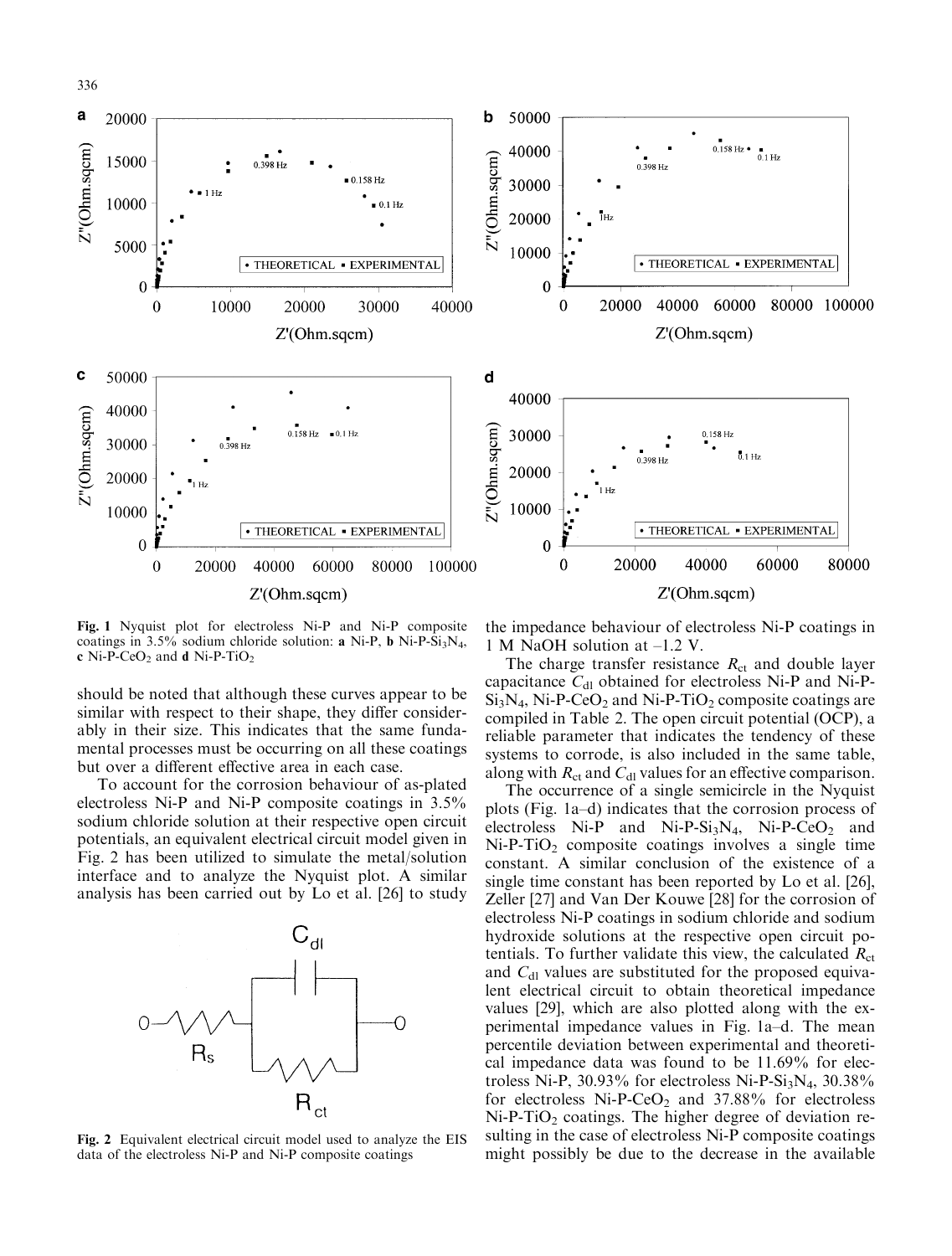Table 2 Electrochemical parameters estimated from EIS data of as-plated electroless Ni-P and Ni-P composite coatings in 3.5% sodium chloride solution

| Type of coating                | $OCP$ (mV vs. $SCE$ ) | $R_{\rm ct}$ ( $\Omega$ cm <sup>2</sup> ) | $C_{\text{dl}}$ (µF/cm <sup>2</sup> ) | $i_{corr}$ (µA/cm <sup>2</sup> ) |
|--------------------------------|-----------------------|-------------------------------------------|---------------------------------------|----------------------------------|
| $Ni-P$                         | $-320$                | 32,253                                    | 12                                    | 1.66                             |
| Ni-P-8.10 wt% $Si_3N_4$        | $-275$                | 90.525                                    |                                       | 0.33                             |
| Ni-P-7.44 wt% $CeO2$           | $-292$                | 90,700                                    |                                       | 0.37                             |
| Ni-P-5.42 wt% TiO <sub>2</sub> | $-310$                | 58.991                                    |                                       | 0.66                             |

metallic area for the charge transfer reaction, although the apparent area  $(1 \text{ cm}^2)$  remains equal to that of the electroless Ni-P coating.

The high values of the charge transfer resistance  $(R_{\rm ct})$ , in the range 32,253–90,700  $\Omega$  cm<sup>2</sup>, obtained for the coatings of the present study imply a better corrosion protective ability of electroless Ni-P composite coatings than the electroless Ni-P coating. Van Der Kouwe [28] recommended that an intact electroless Ni-P coating should have a charge transfer resistance above 45,000  $\Omega$  cm<sup>2</sup>. The capacitance values obtained for electroless Ni-P and Ni-P composite coatings are very low, of the order of  $11-17 \mu$ F/cm<sup>2</sup>. These values are highly comparable to those obtained for similar coatings reported elsewhere [26, 27, 28]. Lo et al. [26] reported  $C_{d1}$ values in the range 100–120  $\mu$ F/cm<sup>2</sup> for electroless Ni-P  $(11.8-12.8 \text{ wt\% P})$  in deaerated 1 M NaOH solution at  $-1.2$  V. Zeller [27] reported a value of 28  $\mu$ F/cm<sup>2</sup> for a electroless Ni-P  $(10-11 \text{ wt\% P})$  coating having a thickness of 50–60 µm in 5% NaCl solution. Van Der Kouwe [28] also reported  $C_{d1}$  values of 30 and 42  $\mu$ F/cm<sup>2</sup> for electroless nickel high-phosphorus coatings having a thickness of greater than 20  $\mu$ m in 3% NaCl solution. The  $C_{d1}$  value is related to the porosity of the coating [30]. The low  $C_{d}$  values confirm that the electroless Ni-P and Ni-P composite coatings of the present study are relatively less porous in nature. The  $i_{corr}$  values of electroless Ni-P and Ni-P composite coatings of the present study calculated using the corresponding  $R_{\rm ct}$ values (Table 2) are comparable to those of similar deposits reported elsewhere [27].

It is evident from literature reports on Ni-P coatings that preferential dissolution of nickel occurs at open circuit potential, leading to the enrichment of phosphorus on the surface layer [31, 32, 33, 34, 35, 36]. The enriched phosphorus surface reacts with water to form a layer of adsorbed hypophosphite anions  $(H_2PO_2^-)$ . This layer in turn will block the supply of water to the electrode surface, thereby preventing the hydration of nickel [34, 37], which is considered to be the first step to form either soluble  $Ni^{2+}$  species or a passive nickel film. Van Der Kouwe [28], using glow discharge optical emission spectrometry (GDOES), confirmed the presence of a phosphorus-rich surface layer in a high-phosphorus  $(8 wt\% P)$  electroless nickel deposit even before it is subjected to any corrosive environment. Accordingly, such a condition of phosphorus enrichment at the surface would enable hydrolysis of phosphorus and retard hydrolysis of nickel. Hence the better corrosion resistance obtained for electroless Ni-P and Ni-P composite coatings is due to the enrichment of phosphorus on the electrode surface.

Comparing the corrosion resistance of electroless Ni-P and Ni-P composite coatings, the latter coatings appear to offer better corrosion protection. This seems to be logical, because even though the apparent area remains the same, the effective metallic area prone to corrosion is decreased considerably in the case of electroless Ni-P composite coatings. Among the electroless Ni-P composite coatings, the  $R_{\rm ct}$  values of electroless  $Ni-P-Si<sub>3</sub>N<sub>4</sub>$  and  $Ni-P-CeO<sub>2</sub>$  are very similar, but higher than  $Ni-P-TiO<sub>2</sub>$ .

## **Conclusions**

From the present study it can be concluded that during the corrosion process of electroless Ni-P and Ni-P composite coatings, the same fundamental reaction is occurring on all the coatings but over a different effective area in each case, thus causing a larger variation in the size of the semicircle in the Nyquist plot. The occurrence of a single semicircle in the Nyquist plots indicates that the corrosion process of the coatings of the present study involves a single time constant. The charge transfer resistance of the electroless Ni-P and Ni-P composite deposits are in the range 32,253–90,700  $\Omega$  cm<sup>2</sup>, whereas the capacitances of these coatings are in the range  $11-17 \mu$ F/cm<sup>2</sup>. These charge transfer resistance and capacitance values are comparable to those obtained for similar coatings. The low capacitance values suggest that the electroless Ni-P and Ni-P composite coatings of the present study are relatively less porous in nature. The  $i_{\rm corr}$ values calculated using the charge transfer resistance are also comparable to those obtained for similar deposits. The corrosion resistance observed for electroless Ni-P and Ni-P composite coatings is due to the enrichment of phosphorus on the electrode surface, which causes preferential hydrolysis of phosphorus over that of nickel. The better corrosion resistance obtained for electroless Ni-P composite coatings over electroless Ni-P coatings can be ascribed to the decrease in the effective metallic area available for corrosion. Among the three electroless Ni-P composite coatings, corrosion resistance is in the following order:  $Ni-P-CeO_2 = Ni-P-Si_3N_4 > Ni-P-TiO_2$ .

#### **References**

- 1. Gawrilov GG (1979) Chemical (electroless) nickel plating, Portcullis Press, Surrey, UK
- 2. Mallory GO, Hajdu JB (eds) (1991) Electroless plating: fundamentals and applications. AESF, Orlando, Fla., USA
- $\mathcal{E}$ Riedel W (1991) Electroless plating. ASM International, Materials Park, Ohio, USA